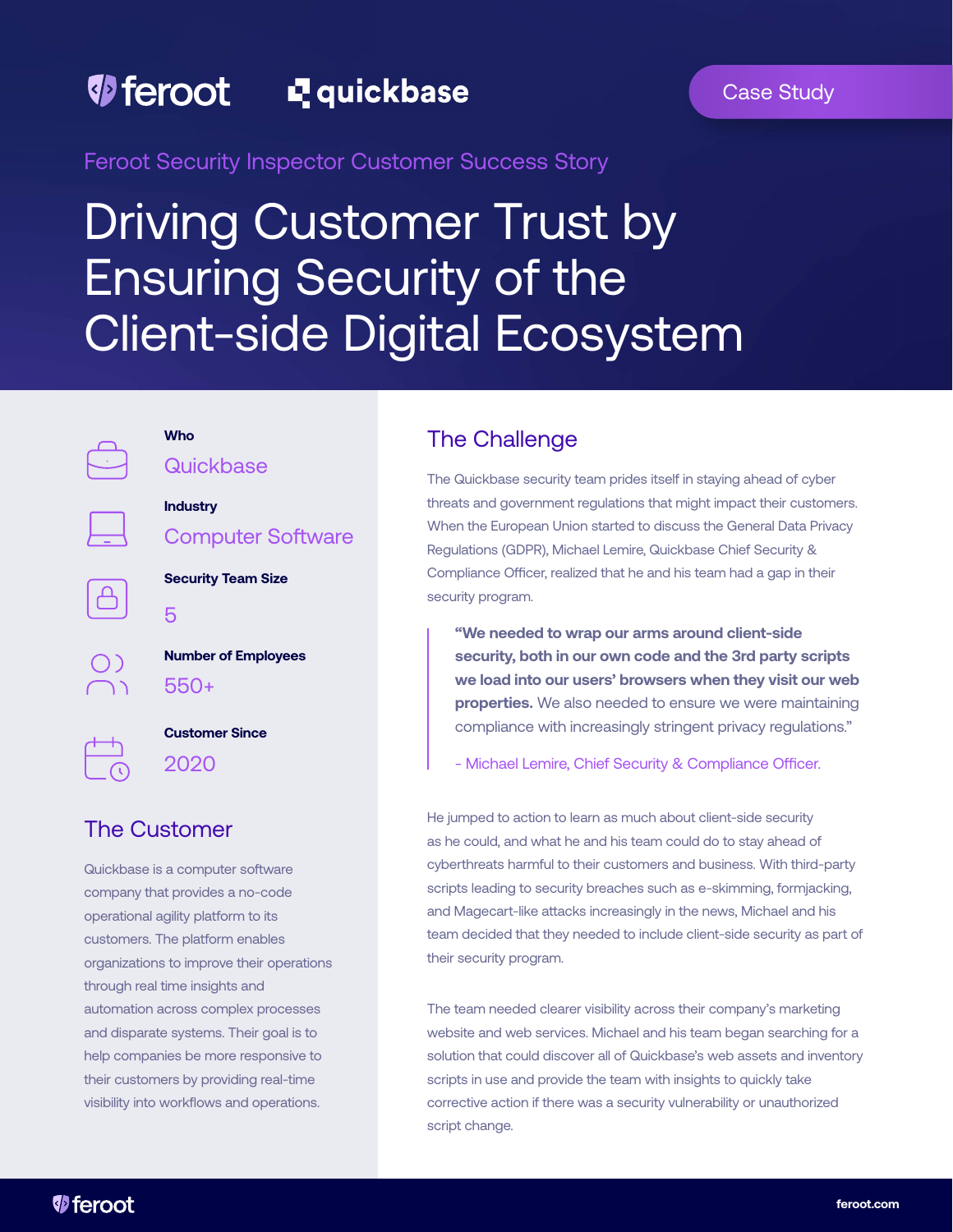# The Goal

Michael and his team outlined what a client-side security program might entail and what they needed to accomplish for it to be effective:

### Security Program Capabilities

- **o** Align and comply with current and upcoming privacy regulations (e.g. GDPR).
- **o** Understand what data was being captured from user input across all web assets.
- **o** Generate and continuously enumerate a full inventory of web pages, tracking tools, advertising tools, cookies, scripts, and other critical information required to secure Quickbase's digital ecosystem.
- **o** Develop reports on the full breadth of what Quickbase loads into user browsers on a continuous basis.

### Program Execution & Team Capabilities

- **o** Build a strong relationship with the marketing team to follow client-side security best practices and respond to client-side threats.
- **<sup>o</sup>** Understand how the marketing team uses web assets to bring in new customers and serve existing clients.
- **o** Make sure the marketing team has the correct security **protocols** in place to remove unnecessary scripts and protect customer information.
- **o** Establish client-side security workflows and governance.

## The Choice

Mike and Zach R., a Quickbase Security Engineer, evaluated the steps they would need to take to inventory and continuously scan their client-side assets. It quickly became apparent that they needed a technology that would automate the tedious and continuous efforts needed to stay abreast of third- or fourth-party code changes. Michael and Zach acquired Feroot Inspector because of the product's ability to:

- **o** Identify their web asset inventory and reveal their client-side attack surface.
- **Audit and report** on the effectiveness of their security controls.
- **<sup>o</sup>** Continuously test their user-side web assets.
- **<sup>o</sup>** Exceed privacy, risk, and compliance goals.
- **<sup>o</sup>** Help mitigate client-side security issues.

## The Process

Zach took on the challenge to build Quickbase's client-side security program using Feroot Inspector as the platform for it. In close collaboration with Greg B., Manager of Software Engineering, Zach successfully executed the program to protect Quickbase's most valuable assets—it's customers. Zach and Greg followed a two-phase, client-side, security program implementation plan:

## **Phase 1:** Deploy Inspector to Inventory and Clean-up Quickbase's Digital Ecosystem

- **o** Develop an end-to-end inventory all website and web applications assets.
- **o** Enumerate all marketing trackers, advertising tools, scripts, forms, and more.
- **Work with marketing** to clean up zombie scripts, unused scripts, remove unnecessary trackers, remove unused web pages, and reduce Quickbase's client-side attack surface.
- **o** Ensure marketing and security are aware of what they are loading onto customer browsers and what digital assets

#### **Phase 2:** Establish Governance and Accountability

- } **Assign a dedicated marketing operations person** to utilize Feroot Inspector to keep track of and continuously clean digital assets.
- **o** Develop and, if necessary, execute on an incident response plan to quickly fix client-side security issues.
- **e** Enact processes and procedures to habitually use Feroot Inspector to continuously scan Quickbase's digital assets, act on alerts, investigate alerts, and respond to issues effectively.